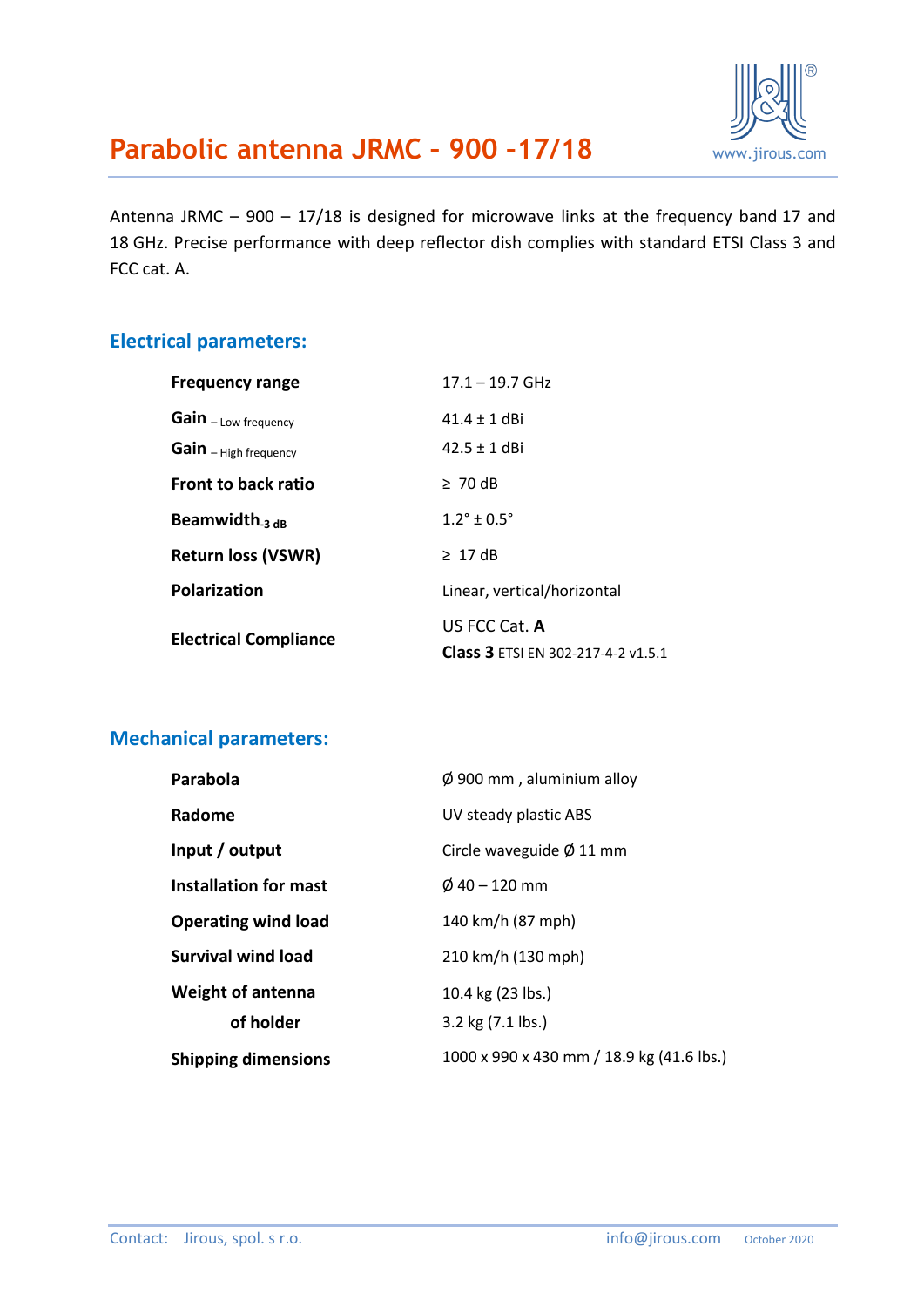

#### **Usage:**

- deep parabola for better parameters
- **easy to assembly:** first the holder and then the antenna only by 2 screws
- **fine setting** elevation (of gradient) and azimuth  $\pm 20^{\circ}$
- extreme wind stability

The antenna is supplied with a holder that allows easy mounting on a mast. The holder can be installed separately on the mast. Subsequently, you can simply hang up the antenna with microwave unit into it. The holder allows precise adjustment in both directions. Ready for right and left side mounting.

In the areas with the expected occurrence of the strong winds mounting on the mast with minimal ø 70 mm is recommended.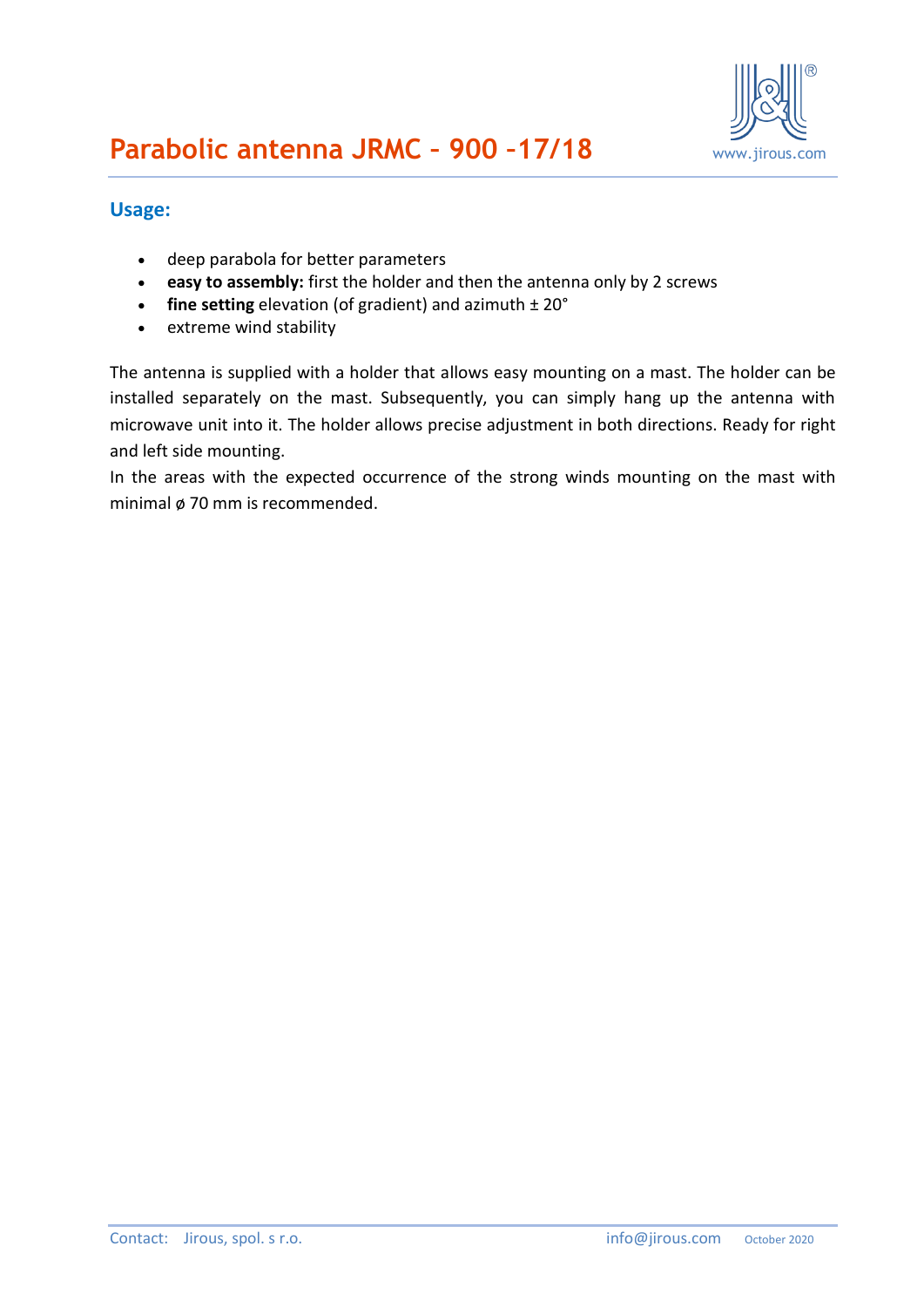

# **Parabolic antenna JRMC – 900 –17/18** [www.jirous.com](http://www.jirous.com/)



#### **Measurement of radiation pattern:**

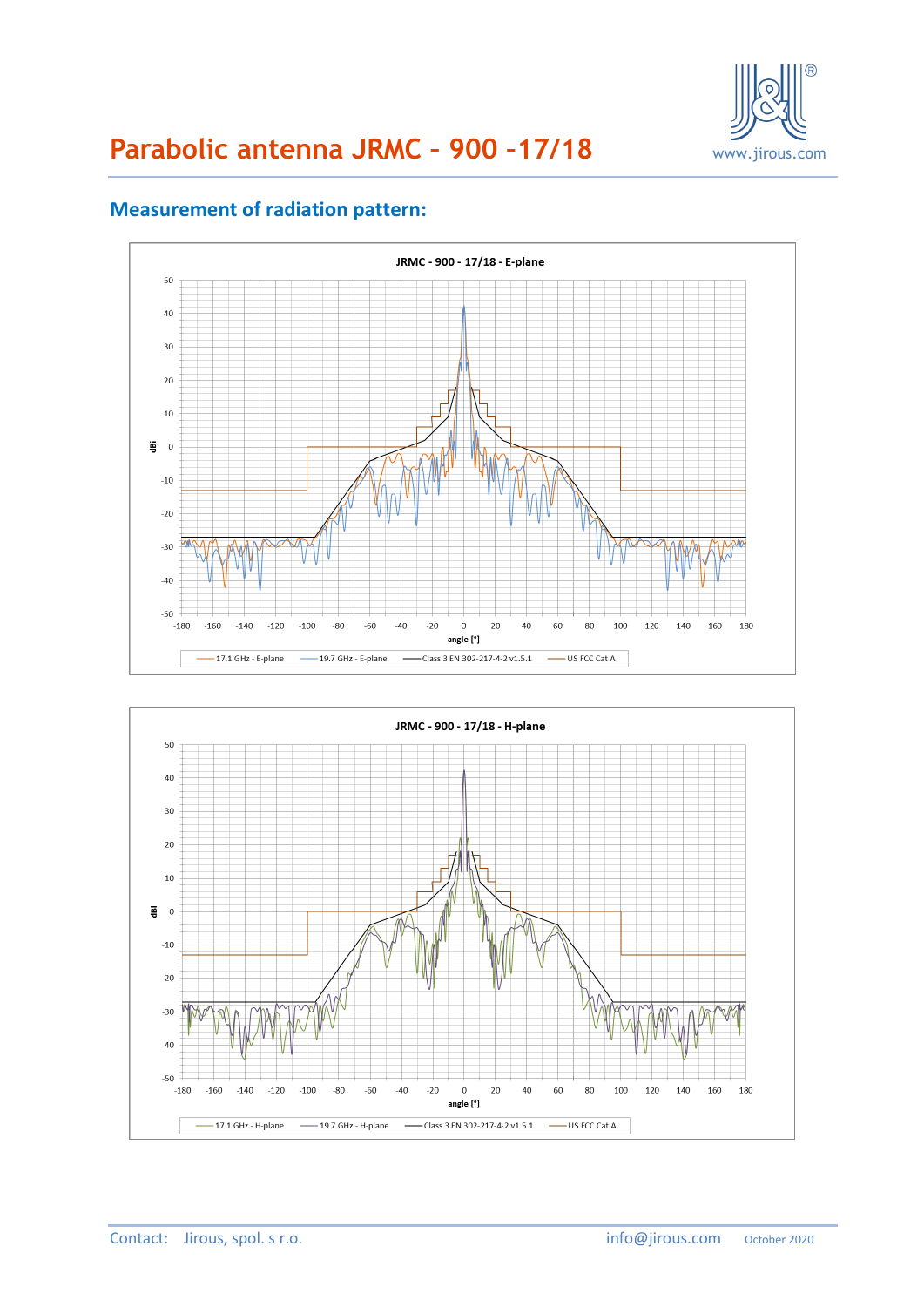

# **Parabolic antenna JRMC – 900 –17/18** [www.jirous.com](http://www.jirous.com/)

### **Outline:**